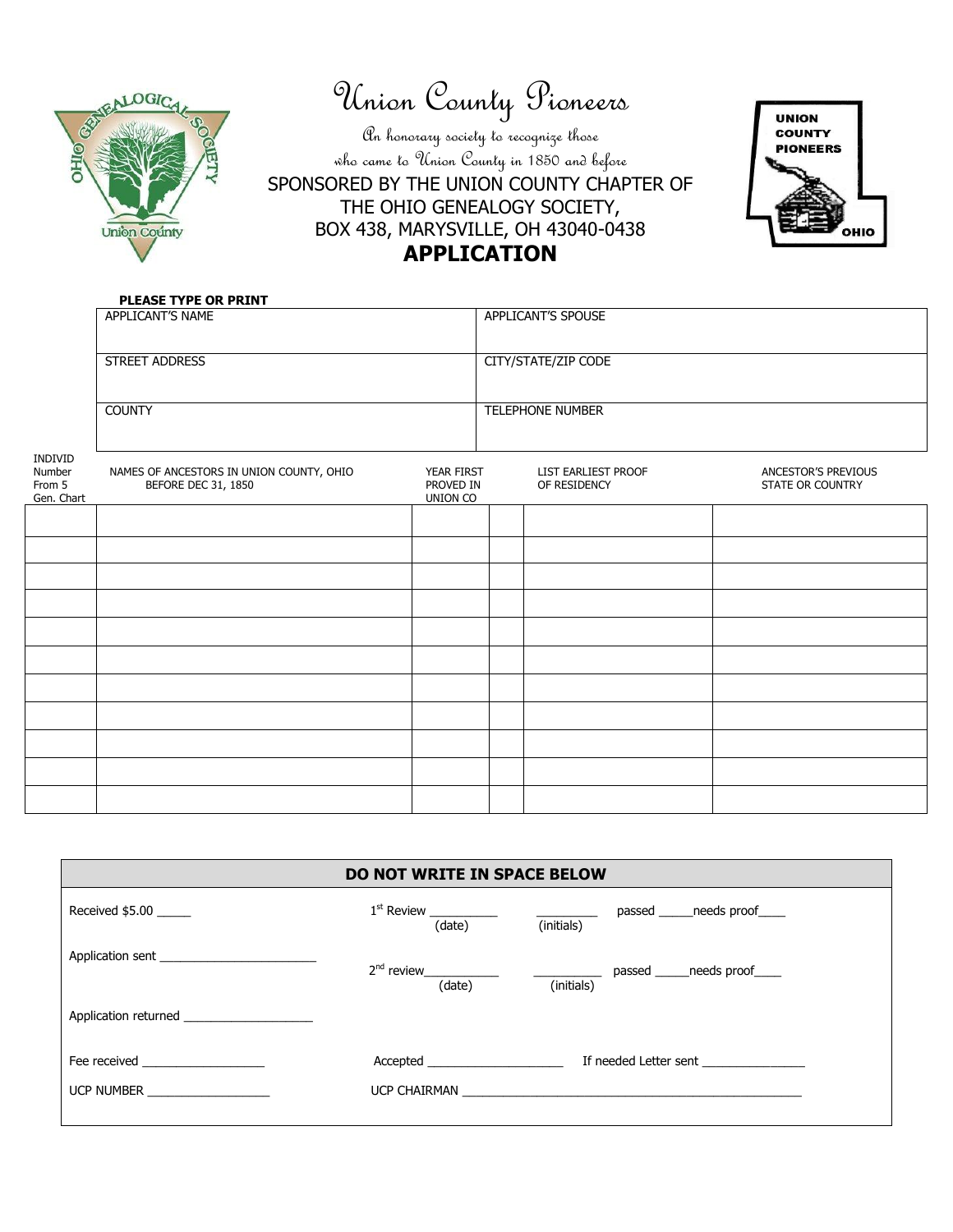## Union County Ohio Pioneers - Application

|                                      | Surname                                                                                                                                                                                                                                                                                                                                                                                                     | Doc #   |
|--------------------------------------|-------------------------------------------------------------------------------------------------------------------------------------------------------------------------------------------------------------------------------------------------------------------------------------------------------------------------------------------------------------------------------------------------------------|---------|
|                                      | was born on $\begin{array}{c} \begin{array}{c} \text{at} \\ \text{city/Country/State} \end{array} \end{array}$                                                                                                                                                                                                                                                                                              | $Doc$ # |
|                                      |                                                                                                                                                                                                                                                                                                                                                                                                             |         |
|                                      |                                                                                                                                                                                                                                                                                                                                                                                                             | $Doc$ # |
|                                      |                                                                                                                                                                                                                                                                                                                                                                                                             | Doc #   |
|                                      |                                                                                                                                                                                                                                                                                                                                                                                                             |         |
|                                      | born on $\frac{at}{\sqrt{c}t\frac{1}{2}\frac{1}{\sqrt{c}t\frac{1}{2}\frac{1}{2}\frac{1}{2}\frac{1}{2}\frac{1}{2}\frac{1}{2}\frac{1}{2}\frac{1}{2}\frac{1}{2}\frac{1}{2}\frac{1}{2}\frac{1}{2}\frac{1}{2}\frac{1}{2}\frac{1}{2}\frac{1}{2}\frac{1}{2}\frac{1}{2}\frac{1}{2}\frac{1}{2}\frac{1}{2}\frac{1}{2}\frac{1}{2}\frac{1}{2}\frac{1}{2}\frac{1}{2}\frac{1}{2}\frac{1}{2}\frac{1}{2}\frac{1}{2}\frac{1$ | $Doc$ # |
|                                      |                                                                                                                                                                                                                                                                                                                                                                                                             | Doc #   |
|                                      |                                                                                                                                                                                                                                                                                                                                                                                                             |         |
|                                      |                                                                                                                                                                                                                                                                                                                                                                                                             | Doc #   |
|                                      |                                                                                                                                                                                                                                                                                                                                                                                                             |         |
|                                      |                                                                                                                                                                                                                                                                                                                                                                                                             | Doc #   |
|                                      |                                                                                                                                                                                                                                                                                                                                                                                                             | Doc #   |
|                                      |                                                                                                                                                                                                                                                                                                                                                                                                             |         |
|                                      |                                                                                                                                                                                                                                                                                                                                                                                                             | Doc #   |
|                                      |                                                                                                                                                                                                                                                                                                                                                                                                             | Doc #   |
|                                      |                                                                                                                                                                                                                                                                                                                                                                                                             |         |
|                                      |                                                                                                                                                                                                                                                                                                                                                                                                             | $Doc$ # |
|                                      |                                                                                                                                                                                                                                                                                                                                                                                                             | Doc #   |
|                                      |                                                                                                                                                                                                                                                                                                                                                                                                             |         |
|                                      |                                                                                                                                                                                                                                                                                                                                                                                                             | Doc #   |
|                                      |                                                                                                                                                                                                                                                                                                                                                                                                             |         |
|                                      |                                                                                                                                                                                                                                                                                                                                                                                                             | Doc #   |
| born on ______________ at __________ | City/County/State                                                                                                                                                                                                                                                                                                                                                                                           | Doc #   |
|                                      |                                                                                                                                                                                                                                                                                                                                                                                                             |         |
|                                      |                                                                                                                                                                                                                                                                                                                                                                                                             | Doc #   |
|                                      |                                                                                                                                                                                                                                                                                                                                                                                                             | Doc #   |
|                                      |                                                                                                                                                                                                                                                                                                                                                                                                             |         |
|                                      |                                                                                                                                                                                                                                                                                                                                                                                                             | Doc #   |
| died on _______________________ at   | $\underbrace{\hspace{2.5cm}} \underbrace{\hspace{2.5cm}} \text{City/Country/State}$                                                                                                                                                                                                                                                                                                                         | Doc #   |
|                                      | married on _____________ at _______________ city/County/State                                                                                                                                                                                                                                                                                                                                               |         |
|                                      |                                                                                                                                                                                                                                                                                                                                                                                                             | Doc #   |
|                                      |                                                                                                                                                                                                                                                                                                                                                                                                             |         |
|                                      |                                                                                                                                                                                                                                                                                                                                                                                                             | Doc #   |
|                                      |                                                                                                                                                                                                                                                                                                                                                                                                             | Doc #   |
|                                      | <u> 1980 - Jan James James James James James James James James James James James James James James James James J</u>                                                                                                                                                                                                                                                                                        |         |
|                                      |                                                                                                                                                                                                                                                                                                                                                                                                             | Doc #   |
|                                      |                                                                                                                                                                                                                                                                                                                                                                                                             | Doc #   |
|                                      |                                                                                                                                                                                                                                                                                                                                                                                                             |         |
|                                      |                                                                                                                                                                                                                                                                                                                                                                                                             | Doc #   |
|                                      |                                                                                                                                                                                                                                                                                                                                                                                                             | Doc #   |
|                                      |                                                                                                                                                                                                                                                                                                                                                                                                             |         |
|                                      |                                                                                                                                                                                                                                                                                                                                                                                                             | Doc #   |
|                                      |                                                                                                                                                                                                                                                                                                                                                                                                             | $Doc$ # |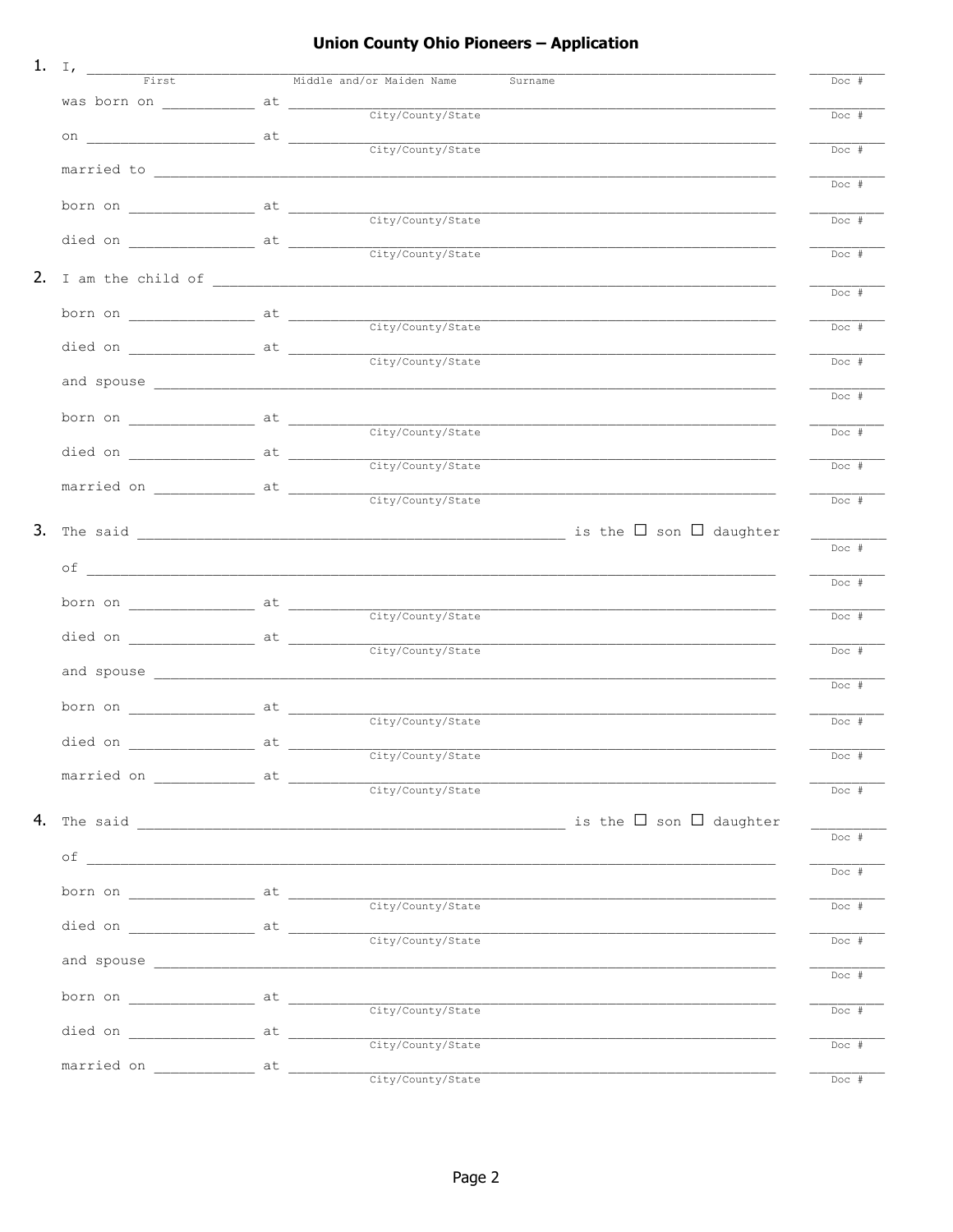## Union County Ohio Pioneers - Application

|                                                                                                               |                   |                                                                                                                                                                                                                                                                                                                                                                                                                                                                        | Doc #              |
|---------------------------------------------------------------------------------------------------------------|-------------------|------------------------------------------------------------------------------------------------------------------------------------------------------------------------------------------------------------------------------------------------------------------------------------------------------------------------------------------------------------------------------------------------------------------------------------------------------------------------|--------------------|
|                                                                                                               |                   |                                                                                                                                                                                                                                                                                                                                                                                                                                                                        | $Doc$ #            |
|                                                                                                               |                   |                                                                                                                                                                                                                                                                                                                                                                                                                                                                        | $Doc$ #            |
|                                                                                                               |                   | died on $\frac{at}{\sqrt{(\text{city}/\text{Country}/\text{State})}}$                                                                                                                                                                                                                                                                                                                                                                                                  | $Doc$ #            |
|                                                                                                               |                   |                                                                                                                                                                                                                                                                                                                                                                                                                                                                        | $Doc$ #            |
|                                                                                                               |                   |                                                                                                                                                                                                                                                                                                                                                                                                                                                                        | $Doc$ #            |
|                                                                                                               |                   | died on $\frac{at}{\sqrt{c}t y/c$                                                                                                                                                                                                                                                                                                                                                                                                                                      | $Doc +$            |
| married on _____________ at ___________                                                                       |                   |                                                                                                                                                                                                                                                                                                                                                                                                                                                                        |                    |
|                                                                                                               | City/County/State |                                                                                                                                                                                                                                                                                                                                                                                                                                                                        | $Doc$ #            |
|                                                                                                               |                   |                                                                                                                                                                                                                                                                                                                                                                                                                                                                        | $Doc$ #            |
|                                                                                                               |                   |                                                                                                                                                                                                                                                                                                                                                                                                                                                                        | $Doc$ #            |
|                                                                                                               |                   | born on $\overline{\phantom{a}}$ at $\overline{\phantom{a}}$ $\overline{\phantom{a}}$ $\overline{\phantom{a}}$ $\overline{\phantom{a}}$ $\overline{\phantom{a}}$ $\overline{\phantom{a}}$ $\overline{\phantom{a}}$ $\overline{\phantom{a}}$ $\overline{\phantom{a}}$ $\overline{\phantom{a}}$ $\overline{\phantom{a}}$ $\overline{\phantom{a}}$ $\overline{\phantom{a}}$ $\overline{\phantom{a}}$ $\overline{\phantom{a}}$ $\overline{\phantom{a}}$ $\overline{\phant$ | $Doc$ #            |
|                                                                                                               |                   | died on $\overline{\phantom{a}}$ at $\overline{\phantom{a}}$ $\overline{\phantom{a}}$ $\phantom{a}$ $\phantom{a}$ $\phantom{a}$ $\phantom{a}$ $\phantom{a}$ $\phantom{a}$ $\phantom{a}$ $\phantom{a}$ $\phantom{a}$ $\phantom{a}$ $\phantom{a}$ $\phantom{a}$ $\phantom{a}$ $\phantom{a}$ $\phantom{a}$ $\phantom{a}$ $\phantom{a}$ $\phantom{a}$ $\phantom{a}$ $\phant$                                                                                               |                    |
|                                                                                                               |                   |                                                                                                                                                                                                                                                                                                                                                                                                                                                                        | $Doc$ #            |
|                                                                                                               |                   |                                                                                                                                                                                                                                                                                                                                                                                                                                                                        | $Doc$ #            |
|                                                                                                               |                   | <u> 1989 - Johann John Stone, mars et al. 1989 - John Stone, mars et al. 1989 - John Stone, mars et al. 1989 - Joh</u>                                                                                                                                                                                                                                                                                                                                                 | $Doc$ #            |
|                                                                                                               |                   |                                                                                                                                                                                                                                                                                                                                                                                                                                                                        | $Doc$ #            |
|                                                                                                               |                   |                                                                                                                                                                                                                                                                                                                                                                                                                                                                        | $Doc$ #            |
|                                                                                                               |                   |                                                                                                                                                                                                                                                                                                                                                                                                                                                                        |                    |
|                                                                                                               |                   |                                                                                                                                                                                                                                                                                                                                                                                                                                                                        | $Doc$ #            |
|                                                                                                               |                   |                                                                                                                                                                                                                                                                                                                                                                                                                                                                        | $Doc$ #            |
|                                                                                                               |                   |                                                                                                                                                                                                                                                                                                                                                                                                                                                                        | $Doc$ #            |
|                                                                                                               |                   |                                                                                                                                                                                                                                                                                                                                                                                                                                                                        | $Doc$ #            |
|                                                                                                               |                   |                                                                                                                                                                                                                                                                                                                                                                                                                                                                        | $Doc$ #            |
|                                                                                                               |                   |                                                                                                                                                                                                                                                                                                                                                                                                                                                                        | $\overline{D}OC$ # |
|                                                                                                               |                   |                                                                                                                                                                                                                                                                                                                                                                                                                                                                        |                    |
| married on $\begin{array}{c c} \hline \end{array}$ at $\begin{array}{c} \hline \end{array}$ city/County/State |                   |                                                                                                                                                                                                                                                                                                                                                                                                                                                                        | $Doc +$            |
|                                                                                                               |                   |                                                                                                                                                                                                                                                                                                                                                                                                                                                                        | $Doc$ #            |
|                                                                                                               |                   |                                                                                                                                                                                                                                                                                                                                                                                                                                                                        | $Doc$ #            |
|                                                                                                               |                   |                                                                                                                                                                                                                                                                                                                                                                                                                                                                        | $Doc$ #            |
|                                                                                                               |                   |                                                                                                                                                                                                                                                                                                                                                                                                                                                                        | $Doc$ #            |
|                                                                                                               |                   |                                                                                                                                                                                                                                                                                                                                                                                                                                                                        |                    |
|                                                                                                               |                   |                                                                                                                                                                                                                                                                                                                                                                                                                                                                        | $Doc$ #            |
|                                                                                                               |                   |                                                                                                                                                                                                                                                                                                                                                                                                                                                                        | $Doc$ #            |
|                                                                                                               |                   |                                                                                                                                                                                                                                                                                                                                                                                                                                                                        | $Doc +$            |
|                                                                                                               |                   | died on $\begin{array}{c} \begin{array}{c} \end{array}$ at $\begin{array}{c} \begin{array}{c} \end{array}$ city/County/State                                                                                                                                                                                                                                                                                                                                           | $Doc$ #            |
| married on _______________ at ___________                                                                     | City/County/State |                                                                                                                                                                                                                                                                                                                                                                                                                                                                        | $Doc$ #            |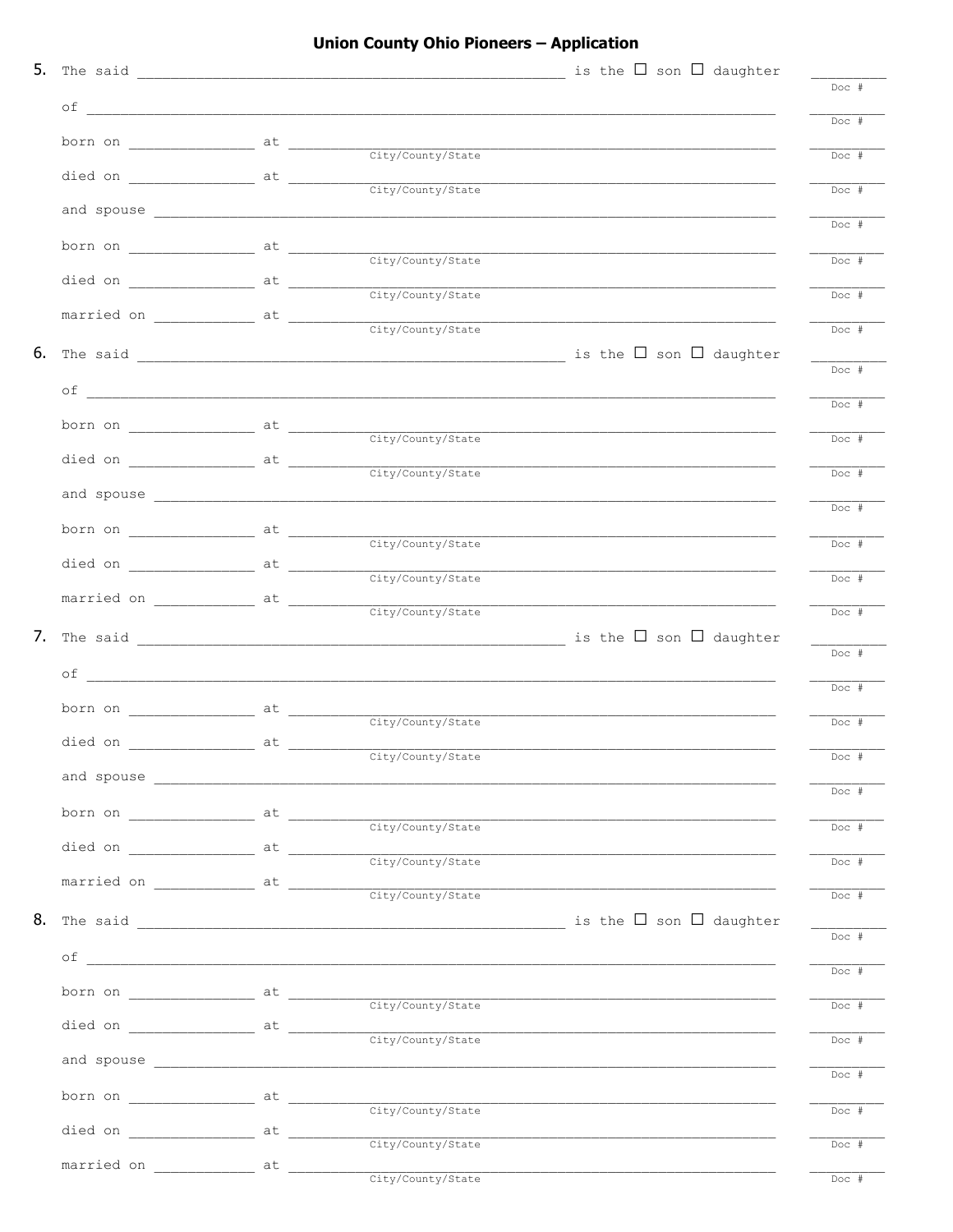**Union County Ohio Pioneers - Application** 

If needed, use the space below to add additional generations.

|                                    |                                                                                | $Doc$ # |
|------------------------------------|--------------------------------------------------------------------------------|---------|
|                                    |                                                                                | $Doc$ # |
|                                    |                                                                                | $Doc$ # |
|                                    |                                                                                |         |
|                                    |                                                                                | $Doc$ # |
|                                    |                                                                                | $Doc$ # |
|                                    |                                                                                |         |
|                                    |                                                                                | $Doc$ # |
|                                    | died on $\frac{at}{\sqrt{c}t y/c \sqrt{c} \sqrt{c} t}$                         |         |
|                                    |                                                                                | $Doc +$ |
|                                    | married on $\frac{at}{\sqrt{c}t y/c \cdot \text{output/s} \cdot \text{state}}$ | $Doc$ # |
|                                    |                                                                                |         |
|                                    |                                                                                | Doc #   |
|                                    |                                                                                |         |
|                                    |                                                                                | $Doc$ # |
|                                    |                                                                                | $Doc$ # |
|                                    |                                                                                |         |
|                                    | died on $\frac{at}{\sqrt{c}t y/c \cdot \text{output}}$                         | $Doc$ # |
|                                    |                                                                                | $Doc$ # |
|                                    |                                                                                |         |
|                                    | City/County/State                                                              | $Doc +$ |
|                                    | City/County/State                                                              |         |
|                                    |                                                                                | $Doc$ # |
|                                    |                                                                                | $Doc$ # |
|                                    |                                                                                |         |
|                                    |                                                                                | Doc #   |
|                                    |                                                                                |         |
|                                    |                                                                                | $Doc$ # |
|                                    |                                                                                | $Doc$ # |
|                                    |                                                                                |         |
|                                    |                                                                                | $Doc$ # |
|                                    |                                                                                | $Doc$ # |
|                                    |                                                                                |         |
|                                    |                                                                                | $Doc$ # |
| died on __________________ at ____ | City/County/State                                                              |         |
| married on _____________ at ______ |                                                                                | Doc #   |
|                                    | City/County/State                                                              | $Doc$ # |

## **Certification**

the best of my knowledge and belief.

#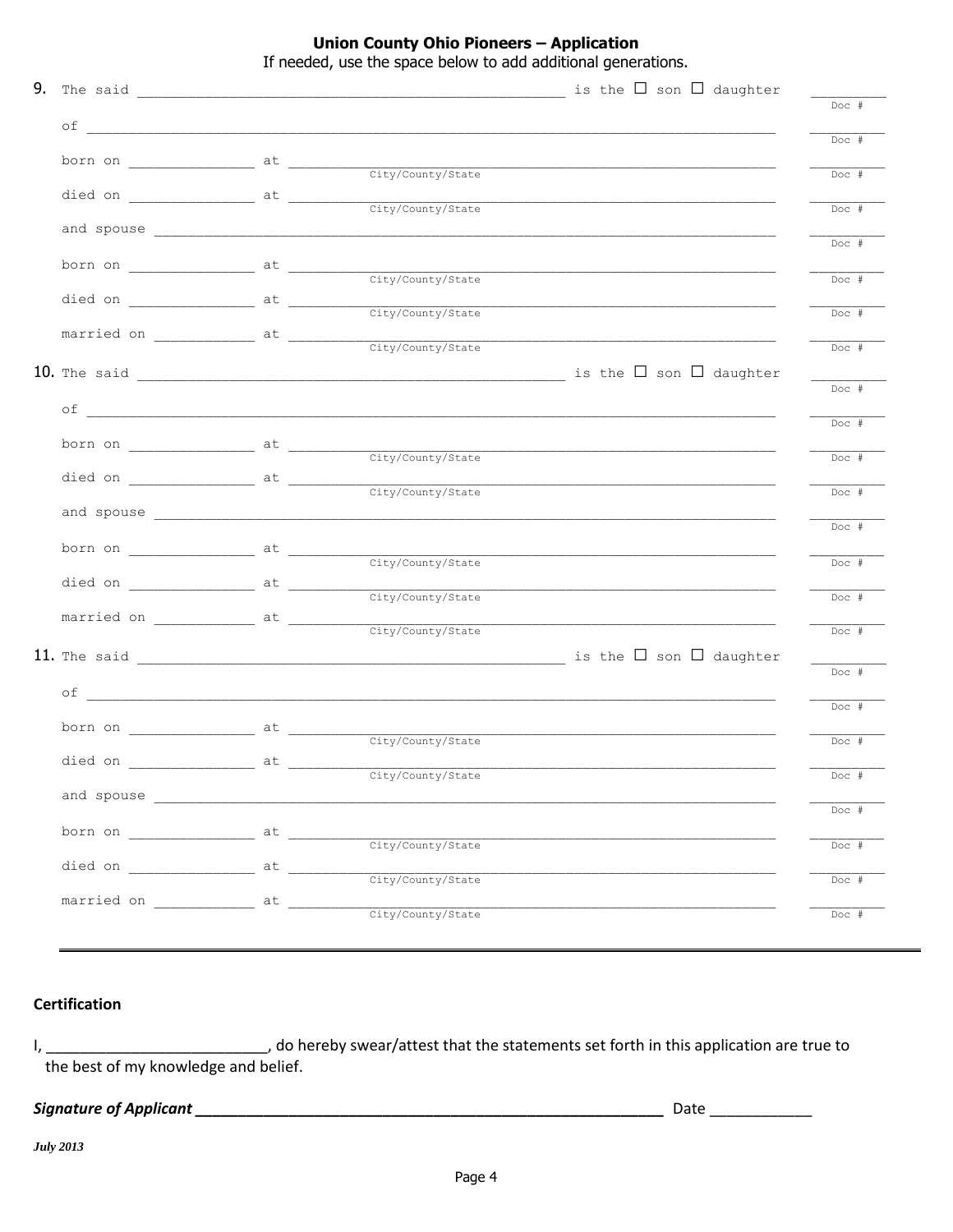### **Union County Ohio Pioneers Document List**

Use this sheet to identify documents sent with all UCCOGS Pioneers applications.

|                                  | Applicant's Name<br>Applicants may substitute a numbered, typed list of documents for this form.                                                                         |
|----------------------------------|--------------------------------------------------------------------------------------------------------------------------------------------------------------------------|
|                                  |                                                                                                                                                                          |
| <b>Document</b><br><b>Number</b> | <b>Document Description</b><br>Please include a brief description of your document, i.e. John Smith birth record. The document citation must appear on the front of your |
|                                  | Submitted document and on any line of the application for which that document serves as proof.                                                                           |
|                                  |                                                                                                                                                                          |
|                                  |                                                                                                                                                                          |
|                                  |                                                                                                                                                                          |
|                                  |                                                                                                                                                                          |
|                                  |                                                                                                                                                                          |
|                                  |                                                                                                                                                                          |
|                                  |                                                                                                                                                                          |
|                                  |                                                                                                                                                                          |
|                                  |                                                                                                                                                                          |
|                                  |                                                                                                                                                                          |
|                                  |                                                                                                                                                                          |
|                                  |                                                                                                                                                                          |
|                                  |                                                                                                                                                                          |
|                                  |                                                                                                                                                                          |
|                                  |                                                                                                                                                                          |
|                                  |                                                                                                                                                                          |
|                                  |                                                                                                                                                                          |
|                                  |                                                                                                                                                                          |
|                                  |                                                                                                                                                                          |
|                                  |                                                                                                                                                                          |
|                                  |                                                                                                                                                                          |
|                                  |                                                                                                                                                                          |
|                                  |                                                                                                                                                                          |
|                                  |                                                                                                                                                                          |
|                                  |                                                                                                                                                                          |
|                                  |                                                                                                                                                                          |
|                                  |                                                                                                                                                                          |
|                                  |                                                                                                                                                                          |
|                                  |                                                                                                                                                                          |
|                                  |                                                                                                                                                                          |
|                                  |                                                                                                                                                                          |
|                                  |                                                                                                                                                                          |
|                                  |                                                                                                                                                                          |
|                                  |                                                                                                                                                                          |
|                                  |                                                                                                                                                                          |
|                                  |                                                                                                                                                                          |
|                                  |                                                                                                                                                                          |
|                                  |                                                                                                                                                                          |
|                                  |                                                                                                                                                                          |
|                                  |                                                                                                                                                                          |
|                                  |                                                                                                                                                                          |
|                                  |                                                                                                                                                                          |
|                                  |                                                                                                                                                                          |
|                                  |                                                                                                                                                                          |
|                                  |                                                                                                                                                                          |
|                                  |                                                                                                                                                                          |
|                                  |                                                                                                                                                                          |
|                                  |                                                                                                                                                                          |
|                                  |                                                                                                                                                                          |
|                                  |                                                                                                                                                                          |
|                                  |                                                                                                                                                                          |
|                                  |                                                                                                                                                                          |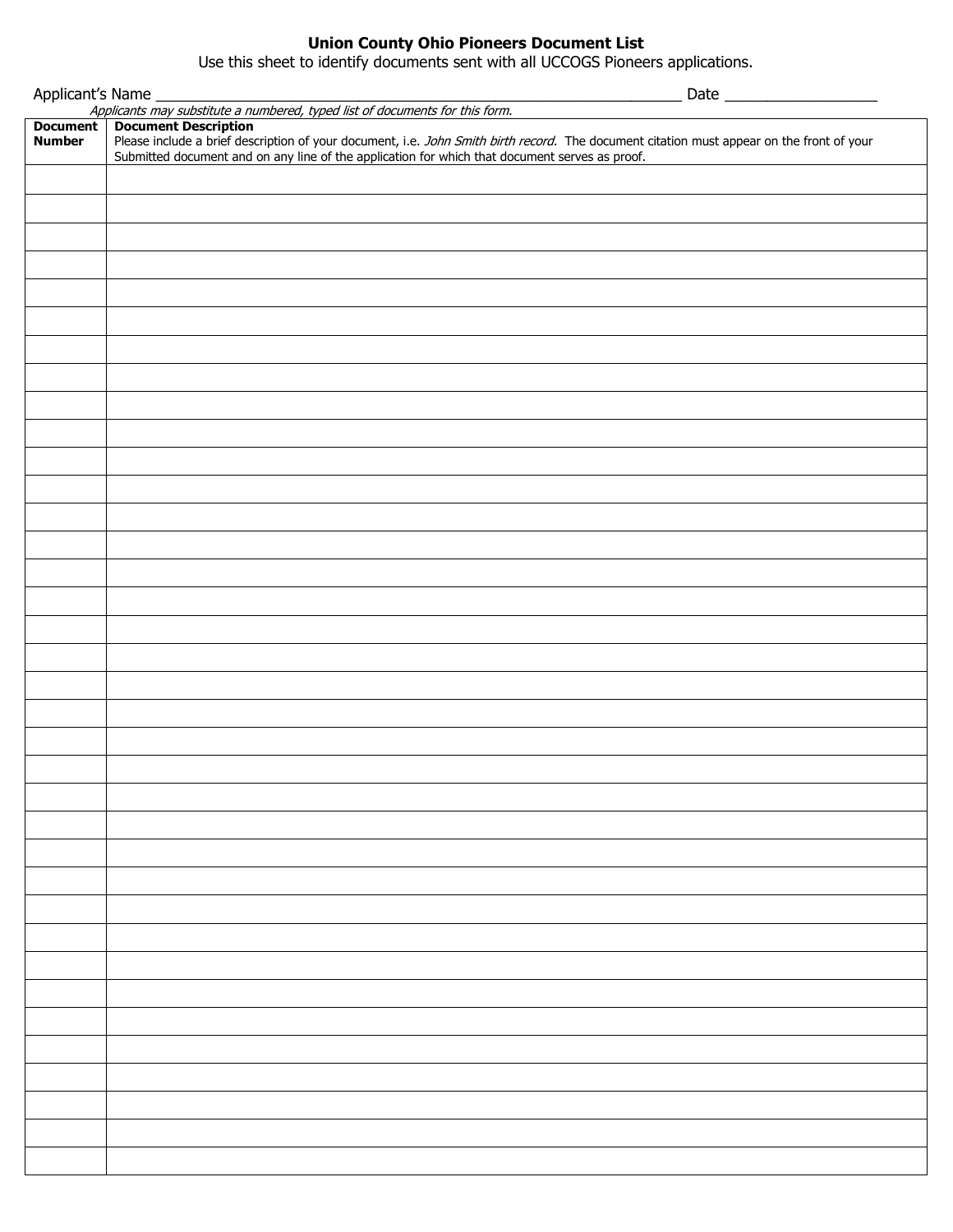| Document<br>Number | <b>Document Description</b> |
|--------------------|-----------------------------|
|                    |                             |
|                    |                             |
|                    |                             |
|                    |                             |
|                    |                             |
|                    |                             |
|                    |                             |
|                    |                             |
|                    |                             |
|                    |                             |
|                    |                             |
|                    |                             |
|                    |                             |
|                    |                             |
|                    |                             |
|                    |                             |
|                    |                             |
|                    |                             |
|                    |                             |
|                    |                             |
|                    |                             |
|                    |                             |
|                    |                             |
|                    |                             |
|                    |                             |
|                    |                             |
|                    |                             |
|                    |                             |
|                    |                             |
|                    |                             |
|                    |                             |
|                    |                             |
|                    |                             |
|                    |                             |
|                    |                             |
|                    |                             |
|                    |                             |
|                    |                             |
|                    |                             |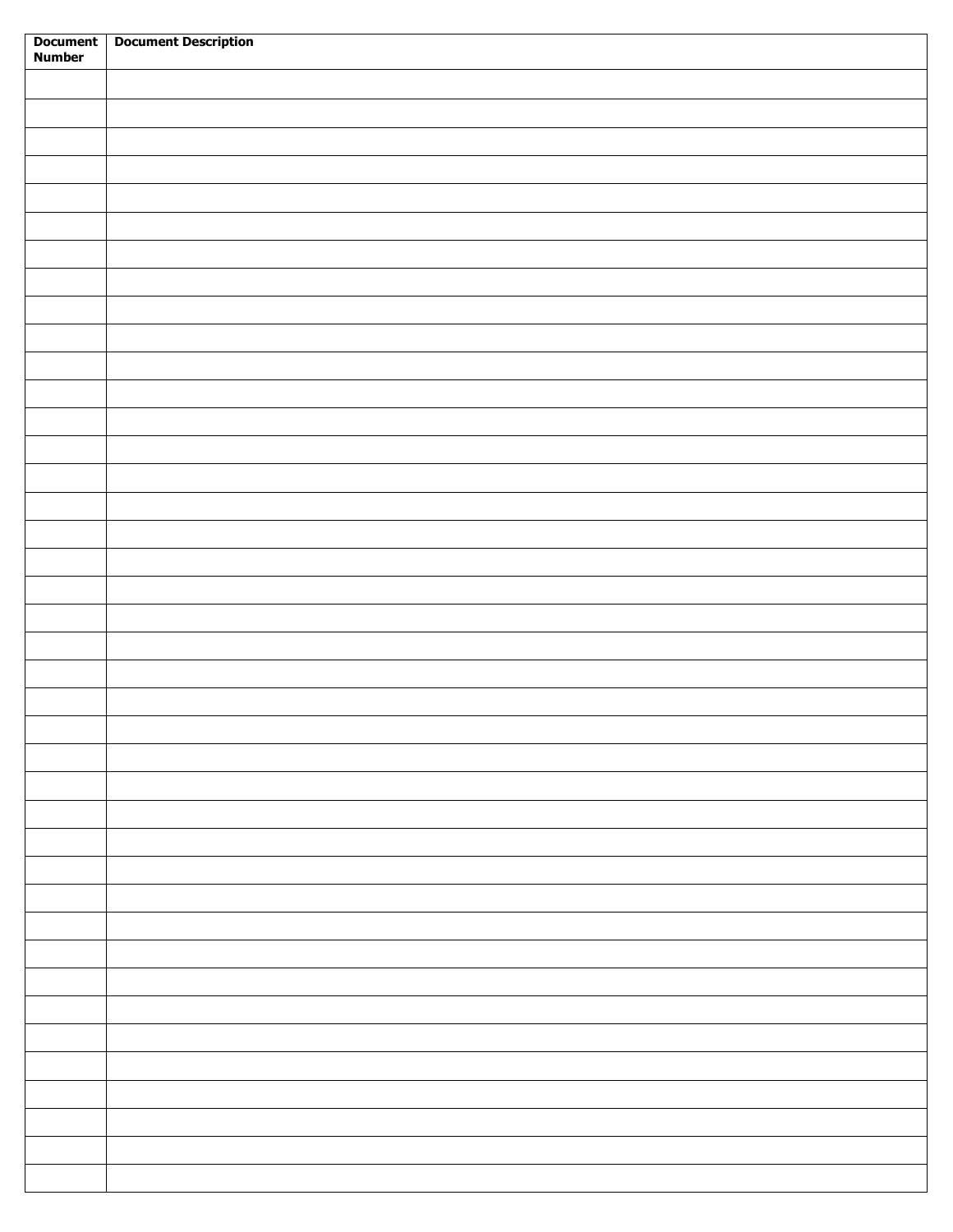**Your application will be reviewed by the certification committee. They may request further information before approving your application. If so, your application will be held until additional information is supplied.**

**When you are satisfied that all the information is correct and supported by suitable proof fill out the official form. Make copies of the application and all submitted materials for your files. Mail or deliver the application with copies of all proofs to:**

#### **UCCOGS P.O. Box 438 MARYSVILLE OH 43040-0438**

# **RULES OF EVIDENCE**

- 1. The nature of the evidence submitted as proof in all applications shall be sufficient to prove that the applicant is directly descended from the pioneer ancestor(s) and sufficient to differentiate between any two persons of the same name residing in the same area at the same time.
- 2. Documentation **MUST** be provided for each date listed, even if only an approximation (i.e. born c 1780-1790 as per 1830 census).
- 3. **Primary** or collateral evidence from vital statistics, courthouse or other government records, church records, school record etc. are usually considered excellent proof.
- 4**. Secondary** evidence such as census records, newspaper clippings, old letters, Bible or other family records contemporary to the facts reported are considered almost as authentic.
- 5. Circumstantial evidence, implied facts or hearsay are **NOT** accepted as proof unless backed up by primary or secondary evidence.
- 6. Oral, written, or published family traditions may be wrong and are not accepted as proof.
- 7. Printed or manuscript genealogies, genealogical records or compilations, family group sheets and charts, family reunion records and similar material are not considered proof. Unsupported information from an amateur or a professional genealogist is not acceptable including such records printed in any genealogical, historical or similar publication.
- 8. Lineage papers, accepted or unaccepted, from other patriotic or hereditary societies by themselves are not considered proof. The document copies which were used to prove the lineage might be considered proof if they follow these rules.
- 9. Material authored by the applicant or a member of his or her family cannot be considered as proof.
- 10. Documents used as proof must, either alone or in conjunction with other acceptable documents, actually state the fact to be proved.

Examples of implied proof which are **NOT** acceptable are:

- A. Unnamed individuals specified in court records as "heirs" or "heirs-at-law" unless it is known that applicable laws at the time included only bloodline descendant.
- B. Census records which show the name of the head of the family only, along with numbers of family members or other by age group, prove only the family head actually named. Next door or dose neighbors on a census or tax record do not prove any relationship by themselves.
- C. A father is not proved as being in an area just because his child was born there. The birth only proves the mother was there!
- D. Blood descent is not necessarily proved by owning the same land as an earlier owner by the same name, whether the land was inherited or purchased.
- 11. Documents written or printed in a foreign language must be accompanied by a translation into English and the translation certified as a "true translation" by the translator (not the applicant or a family member).
- 12. Old letters or family records can be accepted as proof for only the facts that the writer could logically know as Contemporary Knowledge. Identification of the writer and the date is necessary.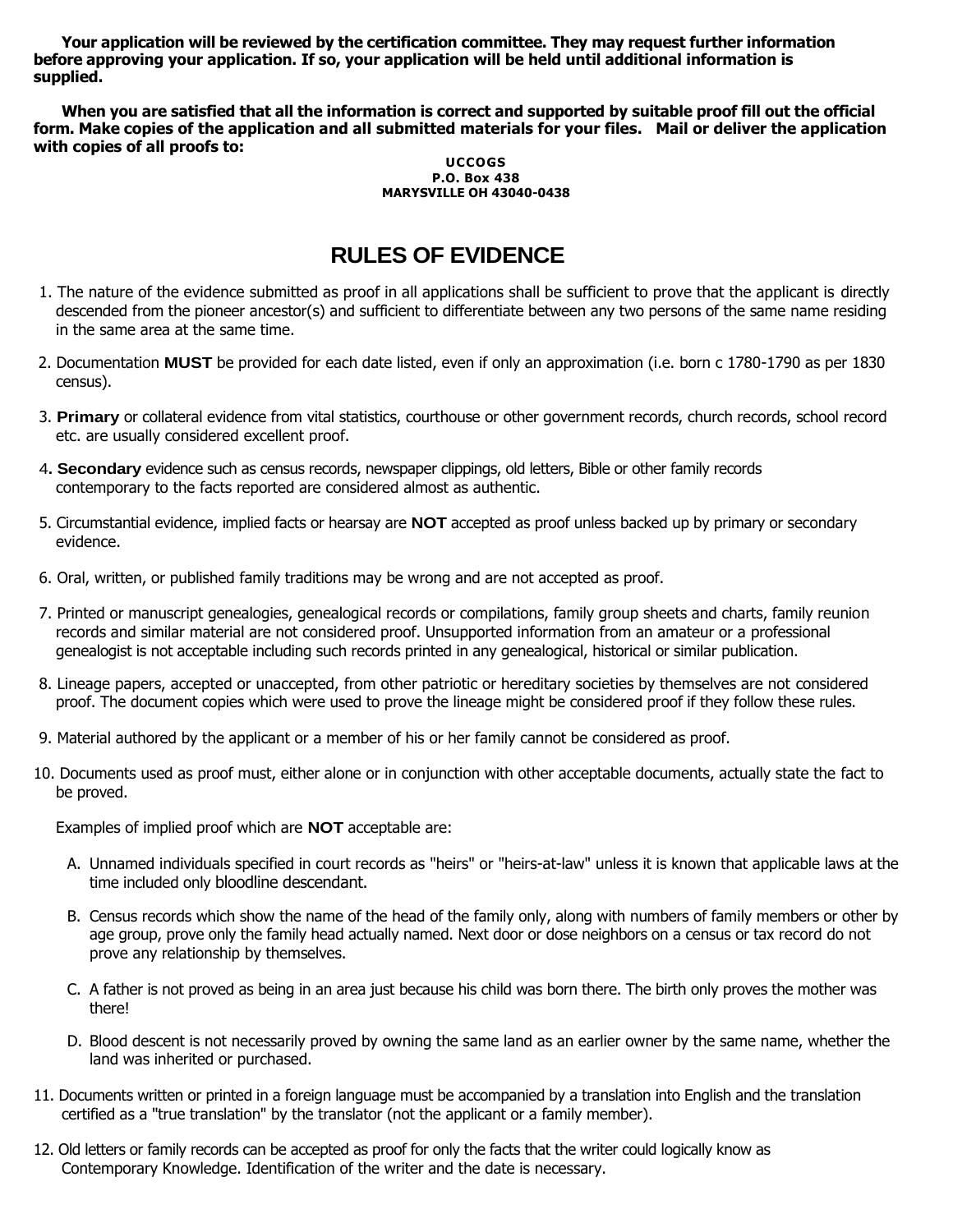- 13. Land or tax records are acceptable only if they specify that the individual resided within the present day boundaries of Union County. Please include the Virginia Military District numbers.
- 14**.** Female ancestors must be identified by their maiden names.
- 15. Illegitimacy is not grounds for denial.

16. A direct line from applicant to pioneer ancestor must be proved at every step. Collateral descent is not applicable. Adopted …. children do not qualify as a step in a lineage. Blood line descent only is acceptable.

17 All proof documents must state their source. Proof is required for each date listed. Bible records must include a photocopy of the title page with publication date and current owner's name and address.

18 Typed, handwritten, or printed copies of original documents must be certified as a "TRUE COPY" by a courthouse or other official, or librarian, etc. An applicant or member of his or her family cannot certify a document as a "TRUE COPY". Photocopies of original documents are acceptable as copied if there are no changes on the original.

19 Married female applicants must include a copy of their marriage record to prove their change of name.

20 Photographs of tombstones are acceptable for proof of birth and death dates and for relationships actually stated on the stone. Published compilations or tombstone readings are acceptable if no additional information has been written in that is not on the stones themselves.

21 Reminder: a statement is not necessarily true just because it is in print.

## **POLICY**

- 1. If possible use **primary** sources for your documentation. If a primary source is not available, use at least two secondary sources to establish the fact.
- 2. If you are adding to your UCP lineage please use your original UCP number. The one time fee for membership will cover all additional ancestors you can prove. You will receive gold and/or silver certificates at the annual banquet the year an ancestor is proved. You are encouraged to submit as many Union County ancestors as you can prove.
- 3. A posthumous award will also be granted upon completion of full proofs and application fee of \$15 for the deceased.
- 4. All papers submitted with an application become the property of the Union County Chapter of the Ohio Genealogy Society. Submit only **copies** of your originals.
- 5. All UCP papers are kept at the Marysville Public Library. They may be viewed and copied by other applicants. One copy is locked in a fireproof filing cabinet.
- 6. You **must** be a member of the Union County Genealogy Society to submit your application.